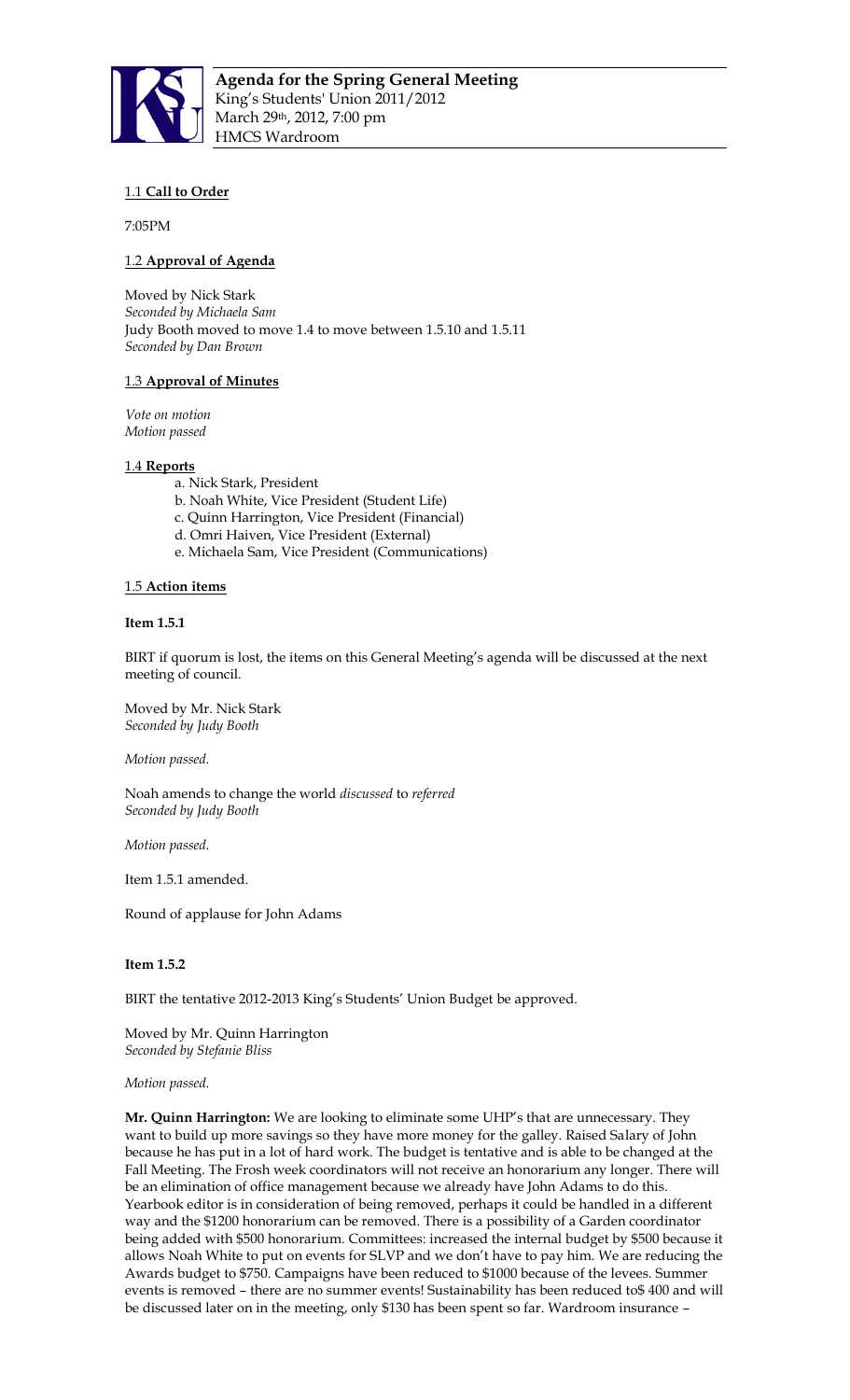\$2400 off the budget line because John does the bookkeeping now. The yearbook editor position has been eliminated because it is not beneficial this brings in \$2150. We don't have to pay a set-up fee for the Canteen because they're already set up. We do have to pay 5 times the canteen set up fee in the case of repairs. Nick Gall did a lot of excellent work by doing the research of everything that was going on to prepare for what could be cut this year.

**Ms. Stefanie Bliss:** I am wondering about reducing the frosh week coordinators honorarium to \$0. Do you think this will reduce how well the work is done and is it fair?

**Mr. Noah White:** We ended up with a surplus of about \$14000 (?), the frosh week events do not have to be over the top. The positions, responsibilities, and finances will be changed which will be discussed later. This is being tested as of right now. They are hopefully receiving money in April instead of September so that there will be money for things to be purchased through the summer.

**Mr. Dan Brown:** Do you and Quinn feel comfortable that these financial settings will keep the coordinators happy and they wont set an outrageous honorarium for them to receive?

**Mr. Noah White:** They would be unable to set their own honorarium!

**Mr. David Etherington:** Moving on.

**Mr. Omri Haiven:** I would like to amend the budget in terms of the sustainability from 500 to 900 for the 2012-2013 year. King's values sustainability so it deserves the budget allocation of 1000 dollars, so this is equal to the same amount as Campus Safety. Sustainability is an issue on campus and this should be kept in priority within the budget.

**Mr. Quinn Harrington:** \$900 is what sustainability deserves, this is practical. I would like to see things begin to happen.

**Mr. Dan Brown:** Emma Norton, is that number of \$900 adequate?

**Emma Norton:** They have already spent more than \$500 already and still have more money to be spent in terms of the King's Express.

**Mr. Dan Brown:** Campaigns to do with sustainability require money.

**Mr. Taylor Saracuse:** Is there any reason that allocating the funds is beneficial to other campaigns? Are you alleviating the stress by raising this?

**Mr. Omri Haiven:** We are trying to make sure that the money is allocated so that money is spent places that are necessary. We cannot look at the three budget lines alone, it is important to distribute money where the need is. The money used for sustainability is better than having it in a lump sum of a hundred campaigns.

**Mr. Mike Murphy:** Do you have any idea how much has been spent before?

**Mr. Noah White:** It was less than 400 and they were trying to find ways to spend money.

**Mr. Dan Brown:** Traditionally there has been less money spent but it is a very new position and is just getting on its feet and we have to look on the long scale of things.

*Vote. The motion passes.* 

**Ms. Stephanie Duchon:** Motion to change Internal Committee to Student Life Committee.

Motioned by Stephanie Duchon *Seconded by Jake Eidinger.* 

**Ms. Stephanie Duchon:** It provides less confusion and follows what we've done in the past and makes it clear to students that we care about student life.

*Vote. Motion passes.*

The Internal Committee is now called the Student Life Committee.

**Mr. Mike Murphy:** Quinn, how much do we have left in investments?

**Mr. Quinn Harrington:** Nothing after we square up with The Galley.

**Mr. Mike Murphy:** What will we do?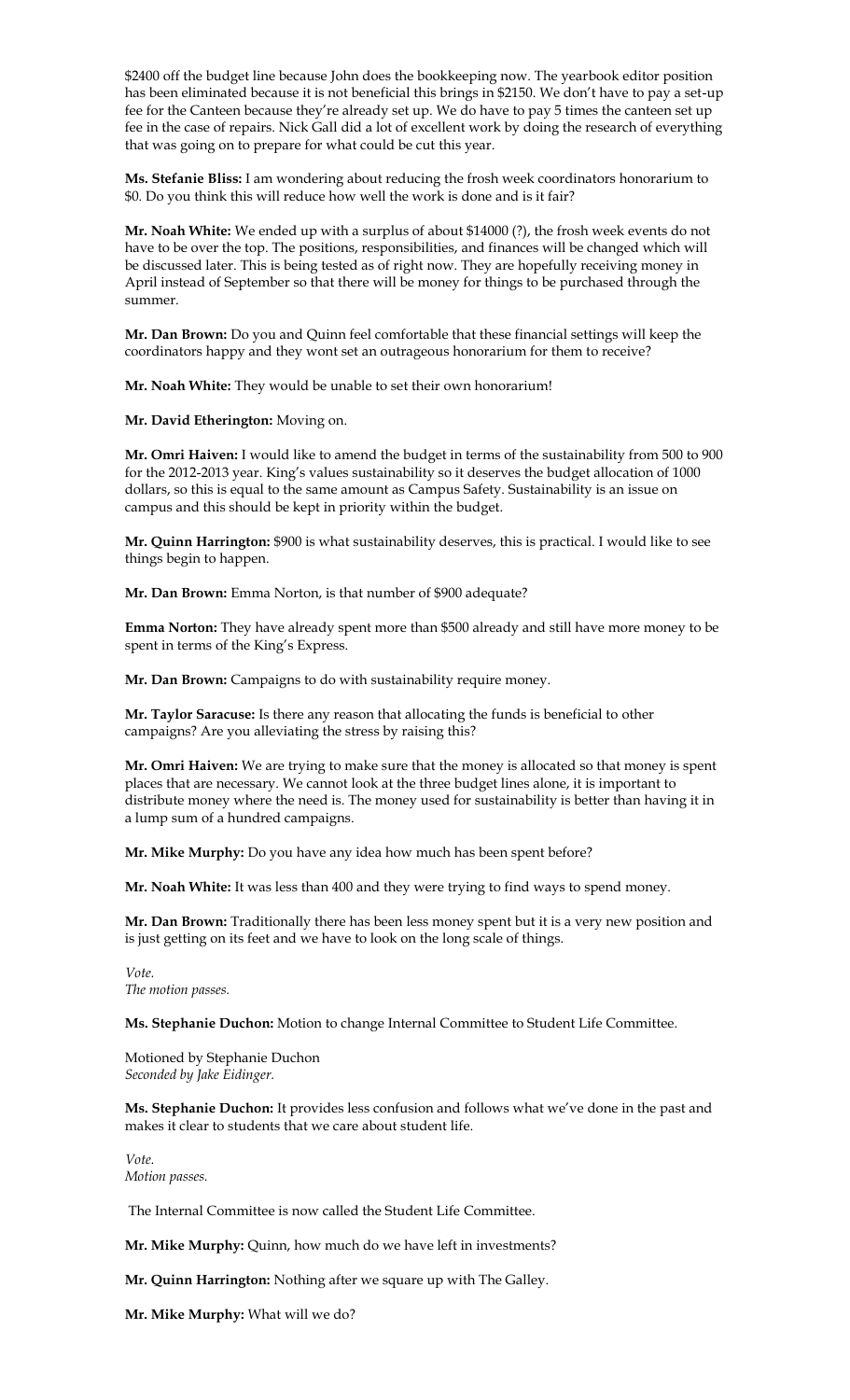**Mr. Quinn Harrington:** We have money through Scotiabank

**Mr. Mike Murphy:** We still have assets with Scotiabank?

**Mr. Quinn Harrington:** There is still money in the account!!

**Mr. Gabe Hoogers:** You're doing a good job! Wondering about the Garden Coordinator? It is \$500 as opposed to a regular UHP of 250? If we are passing the budget we should discuss.

**Ms. Emma Wolfe:** it should be \$500 because it represents a different sort of commitment, it is an incredibly regular schedule. It will take an immense amount of time all summer, 10 hours a week.

**Mr. Dan Brown:** Is this the right time to debate the Garden Coordinator? Should we support this now or just further on?

Mr. Dan Brown motions to table the budget *Seconded by Mike Murphy*

Motion to move 1.5.2 until after 1.5.8

Nick calls a question on the budget to approve the budget. *Seconded by Mike Murphy.* 

Vote on the budget: one changing the sustainability to \$900, second is to change the Internal Committee to Student Life Committee.

*Vote. Budget passes.* 

## **Item 1.5.3**

BIRT the members-at-large for the Constitutional Review Committee for the 2012-13 academic year be:

| a. In the set of the set of the set of the set of the set of the set of the set of the set of the set of the s |  |  |
|----------------------------------------------------------------------------------------------------------------|--|--|
| $\mathbf{b}$ .                                                                                                 |  |  |
| C.                                                                                                             |  |  |

Moved by Ms. Michaela Sam *Seconded by Braedon Jones* 

**Ms. Michaela Sam:** Sits as 3 members at large; deals specifically with the constitution and amending it. It is serious and need to meet a number of times.

**Mr. David Etherington:** informal process of voting will commence now.

Nominees: Jake Eidinger Stephanie Duchon Anna Dubinski Anna Bishop Addy Shoichet

**Mr. Jake Eidinger:** I am CRO right now, and running elections he noticed a few problems with the constitution. Boy that constitution, it's a doozy!

**Ms. Stephanie Duchon:** I have noticed that there were problems and have a wide knowledge of the KSU and have involved myself a lot. I am a stickler for how things are done and will get everyone's ass in line.

**Ms. Stefanie Bliss:** Anna Dubinski was the first year rep, then the SLVP. She is perfect for the job, she created all the governing documents of the Galley, she is incredibly dedicated.

**Ms. Anna Bishop:** I was CVP last year, I know the constitution and where it is lacking.

**Mr. David Etherington:** Addy Shoichet is a society executive, and they are influenced by the governing documents. This is important because it is mostly societies and how they exist and function. You have people who are good with words, you want someone who is focused, and she is the editor of the Philistine so she is perfect wordsmith-er.

Mr. Jake Eidinger: 39 Ms. Stephanie Duchon: 16 Ms. Anna Dubinski: 35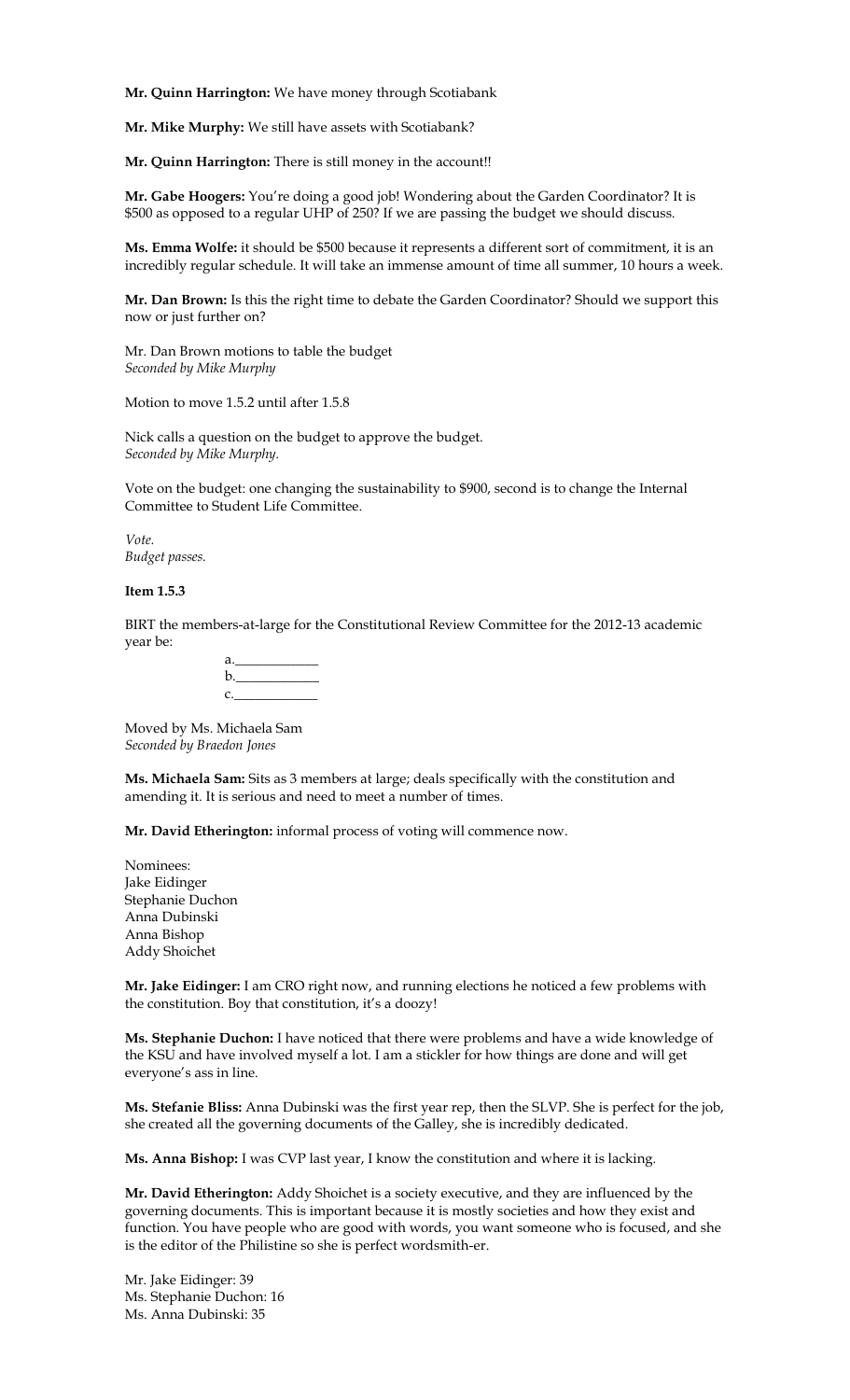Ms. Anna Bishop: 12 Ms. Addy Shoichet: ?

Motioned by Taylor Saracuse *Seconded by Braedon Jones*

The positions of the CRC are filled by Mr. Jake Eidinger, Ms. Anna Dubinski and Ms. Addy Shoichet, with Steph Duchon as an alternative.

*Vote. Passed.*

# **Item 1.5.5**

BIRT the members of the Elections Committee for the 2012-13 academic year be:

| a.______________              |             |
|-------------------------------|-------------|
| b.                            |             |
| c.                            |             |
|                               |             |
| e.                            |             |
|                               |             |
| 1. ______________ (alternate) |             |
| 2.                            | (alternate) |
|                               |             |

Moved by Ms. Michaela Sam *Seconded by Taylor Saracuse*

**Ms. Michaela Sam:** One who fills this position needs to have the time and ability to enforce elections and voting. They must be involved and dedicate themselves.

Ms. Rose Gottheil Ms. Anne White Mr. Kieran Leavitt Mr. Eyo Ewara Mr. Oliver Burrows Ms. Kayla Fells Ms. Karen Gross Ms. Erin McKinnon

**Ms. Michaela Sam:** Rose is in her first year, she sits on elections committee currently. She is insanely organized and is looking to be more involved.

**Ms. Pearl Chan:** Anne White is a delightful person, she would be an awesome person! She sat on the election committee.

**Mr. Braeden Jones:** Kieran volunteered to help with elections and record B00's, his involvement is increasing and helped with the Fish Bowl.

Eyo sits on the committee currently, he is extremely reliable and well known.

**Mr. Oliver Burrows:** I am a visible member of the King's community, and I am all about equality and am very well organized.

**Ms. Kayla Fells:** I am well known in the community, I love right on campus which helps get the word out.

**Ms. Karen Gross:** I know all about elections, and I have wanted to get involved but haven't had the opportunity.

**Ms. Erin McKinnon:** I was a campus tour guide and I want to promote voting to the first years. I come to all the meetings (I even enjoy them!!) and would love to get more involved with the KSU.

Rose: 45 Anne: 45 Kieran: 25 Ayo: 43 Oliver: 34 Kayla: 19 Karen: 31 Erin 34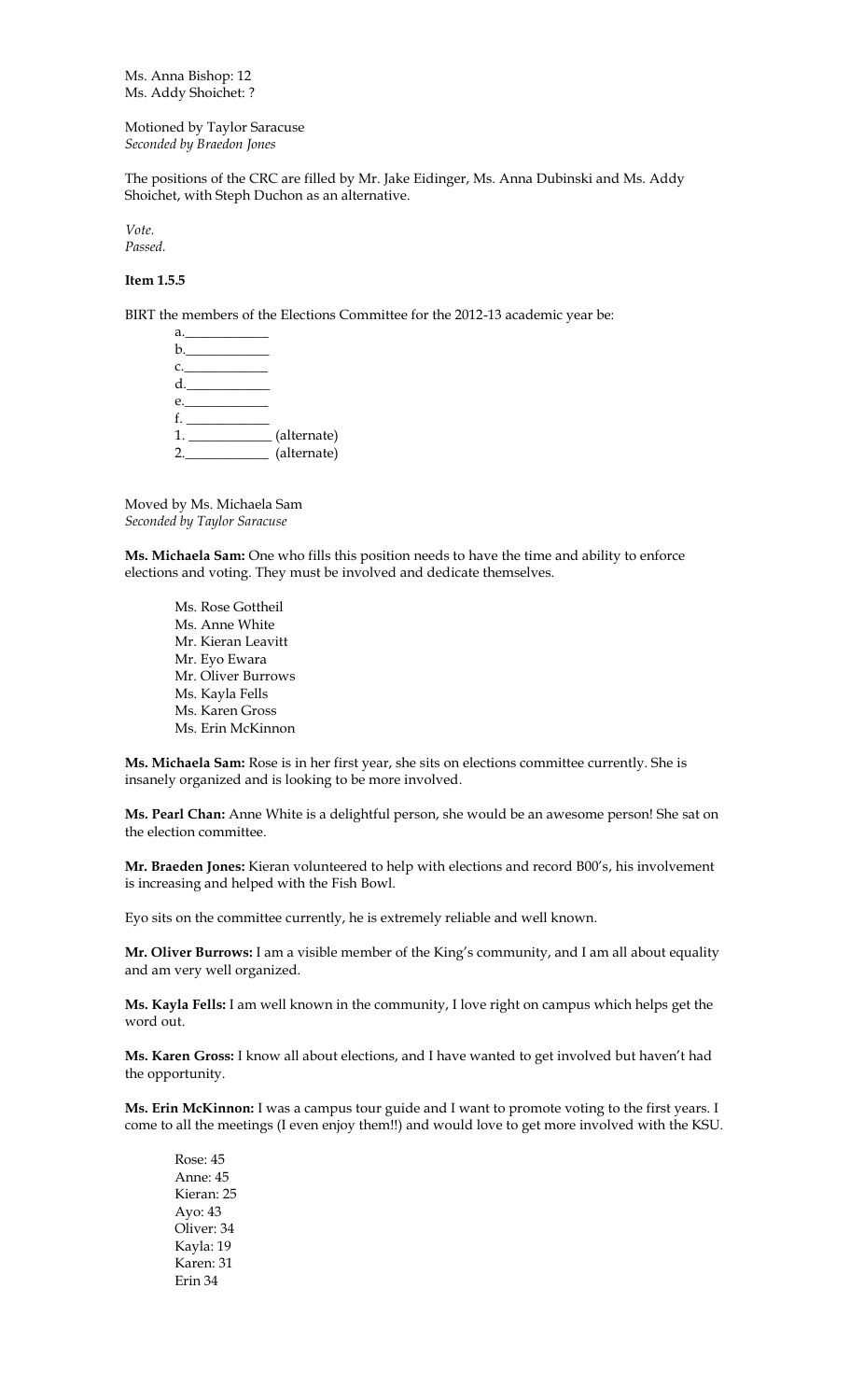Ms. Rose Gottheil, Ms. Anne White, Mr. Kieran Levitt, Mr. Eyo Ewara, Mr. Oliver Burrows, Ms. Kayla Fells, Ms. Karen Gross and Ms. Erin McKinnon will sit on committee, Mr. Kieran Leavitt and Ms. Kayla Fells will be alternates.

Taylor moves to amend the votes. *Seconded by Jake Eidinger.*

Abstentions: Ms. Rose Gottheil, Ms. Anne White, Mr. Kieran Levitt, Mr. Eyo Ewara, Mr. Oliver Burrows, Ms. Kayla Fells, Ms. Karen Gross and Ms. Erin McKinnon

*Vote. 1.5.5 passes.*

### **Item 1.5.6**

BIRT the members-at-large for the Environmental Affairs Committee for the 2012-13 academic year be:

> a.<u>\_\_\_\_\_\_\_\_\_\_\_\_\_\_\_</u>  $\mathbf b$ .

Moved by Mr. Omri Haiven *Seconded by Oliver Burrows* 

**Mr. Omri Haiven:** It is important to have reps for this committee because they formulate policies. It is different from Sustainability King's because they look at how to formulate plans in the long term.

**Mr. Omri Haiven:** The time commitment for this is an hour or two a week if that. If you wish to take it on as a project he would be willing to work with the position like this.

Nominations: Annika Roberts-Stahlbran 27 Heather Brimbcombe 4 Juliana Lufkin 15 Anna Bishop 16 Lucy Dhykis 10

**Ms. Anika Stahlbran:** I've always been really interested in environment and am involved with SHP and likes long term planning things.

**Mr. Omri Haiven:** Heather has been a member of Sustainability Kings for the past year and is extremely educated.

**Mr. Omri Haiven:** Juliana is very involved in King's express and is very hard working.

**Ms. Anna Bishop:** I am taking classes on policies and am very hard working and they fit well together.

**Ms. Lucy Dhykis:** She understands how to formulate policy and is in sustainability.

Ms. Stephanie Bliss calls quorum, the names will not be standing at the next meeting.

**Item 1.5.7**

BIRT the Day Student member-at-large for the Campus Safety Committee for the 2012-13 academic year be:

 $a<sub>z</sub>$ 

Moved by Mr. Omri Haiven

#### **Item 1.5.8**

BIRT a Summer Garden Coordinator be hired for the 2011-2012 academic summer term on a trial basis. BIFRT the student to fill the position be recommended to Council by a search committee made up of the Vice President Student Life, \_\_\_\_\_\_\_\_\_\_\_\_\_\_\_\_\_\_\_\_\_\_\_\_\_\_\_\_\_\_\_\_\_. BIRT that at the end of the Summer Garden Coordinator's term, the same search committee draft a report on the effectiveness of the position and making recommendations to its further continuation, to be approved by council no later than October 1st. BIFRT the position be posted visibly on the KSU Bulletin Board for no less than 5 business days. BIRT the position be supervised by the Vice President Student Life.

Moved by Mr. Noah White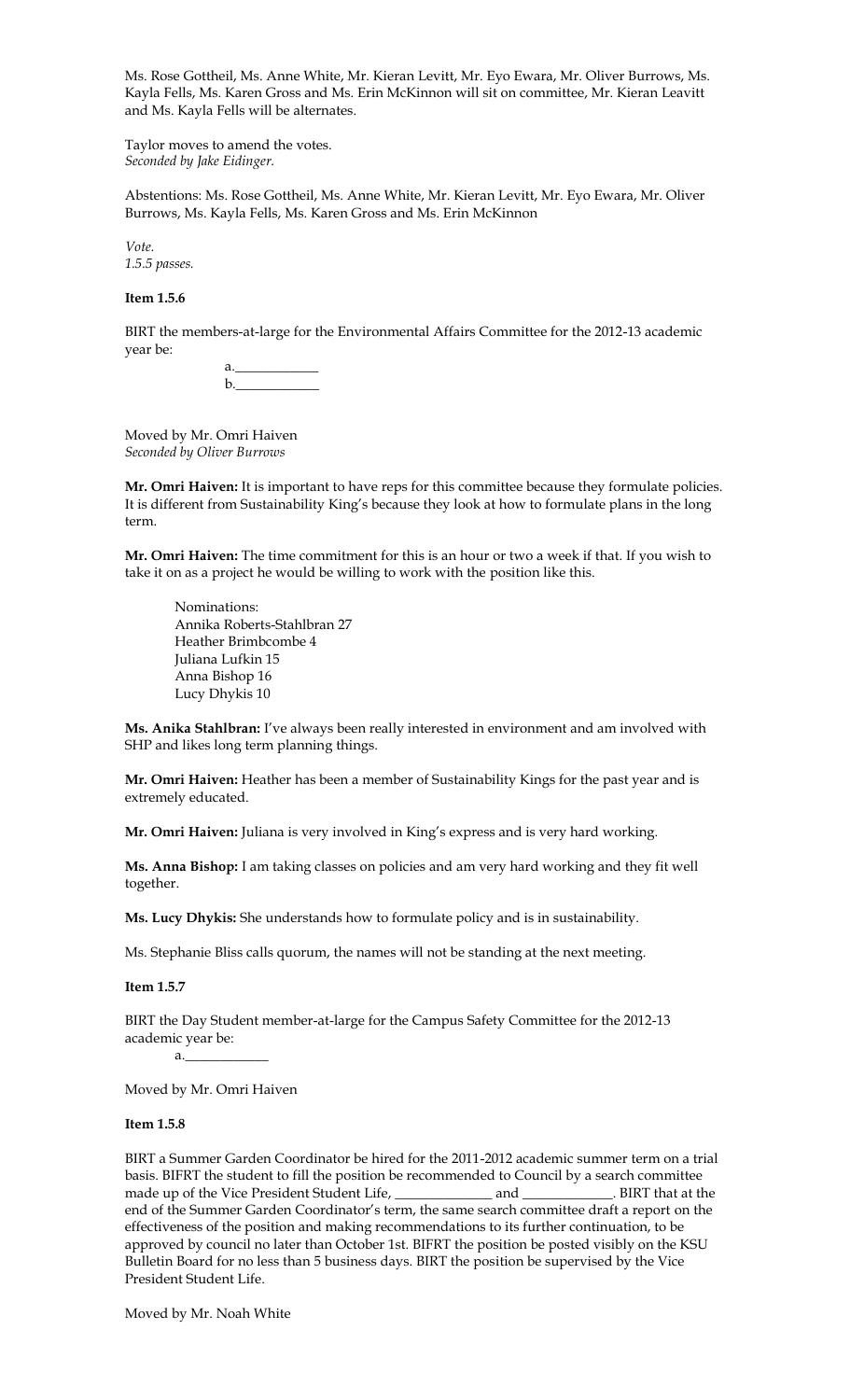#### *Seconded by Taylor Saracuse*

**Mr. Noah White:** This will be the third year that we have attempted to have a Garden Coordinator. Emma did a fantastic job over the summer, now we have the Summer Garden Coordinator to try to keep it going. The Search Committee is here ready to look for candidates. It will be reviewed on Oct. 1st .

**Ms. Emma Wolfe:** The Student Horticulturalists have been organizing how the plan is going to run and what is going to happen. This position is an incredible opportunity and creates opportunities in the fall as well. They will start running in September. The work put in is a lot and it deserves the \$500 because of the time put into it. They have a plan for what Nick Hatt's backyard will look like and it is circulating.

**Mr. Nick Stark:** A similar process has been instated by the sustainability

**Mr. Andrew Jantzen:** Speaking to the amount: at NSPIRG they have a garden and they have a grant. It is a full time position, it takes a lot of work. 500 is not very much, definitely do not go down from that. It would be an opportunity to collaborate.

**Ms. Emily:** Huge opportunity for students: imagine pumpkins ready to be carved in October! It is an opportunity to develop skills for Urban Agriculture which is growing. It is very important to kings.

**Mr. Dan Brown:** it will produce food.. are you confident it will produce food for September?

**Student Hoard of Culturists:** It will produce potatoes, carrots, and parsnips and will be available for student use by September.

**Mr. Omri Haiven:** I'm a big fan of food, I eat it three or more times a day. I want to ask whether we can amend for the position to be for two people?

**Mr. David Etherington:** It has to be amended by the spotty. This has to be done now or at another meeting of this body.

**Ms. Pearl Chan:** Is the point of the garden to start other gardens amongst the students?

**Student Horticulturalists:** There is already an official club at King's and they run a workshop on how to grow your own crops. It will be a trial position just for the summer but may be looked at in the future.

**Ms. Pearl Chan:** What's the difference between getting paid and the volunteers?

**Student Hoard of Culturists:** The position would be the person organizing the garden and also organizing events over the summer and making sure there are volunteers. And also decide who gets food.

**Ms. Erin McKinnon:** Would it be distributed through KAFCA or through the specific society?

**Student Hoard of Culturists:** They will hopefully work with KAFCA. Hopefully it will lower their budget and help them realize the importance of urban gardening.

**Mr. Asher Goldstein:** Can I motion to amend item 1.5.8 for it to be it resolved one person at \$500 or two people at \$250?

BIRT the description will say one person at \$500 or two people at \$250. *Seconded by Ashen Burn* 

**Mr. Asher Goldstein:** \$500 can make the students committed, happy and is not a large amount. It makes it easier to do the job at hand.

**Mr. Nick Stark:** It is a volunteer basis; they can choose whether they deserve the honorarium.

**Ms. Emily:** The duties of the Garden is crucial to spending the time organizing the garden and volunteers.

**Ms. Emma Wolfe:** Following up on Nick's point, it is a trial run to see if people can do this and make it happy. And whether it is viable.

**Ms. Emma Norton:** As Garden Coordinator last year, it takes a lot of work to organize people together. The work they have done in the garden already is incredible and it is set up for success.

Seconded for calling the question was Jake Eidinger Amendment passes.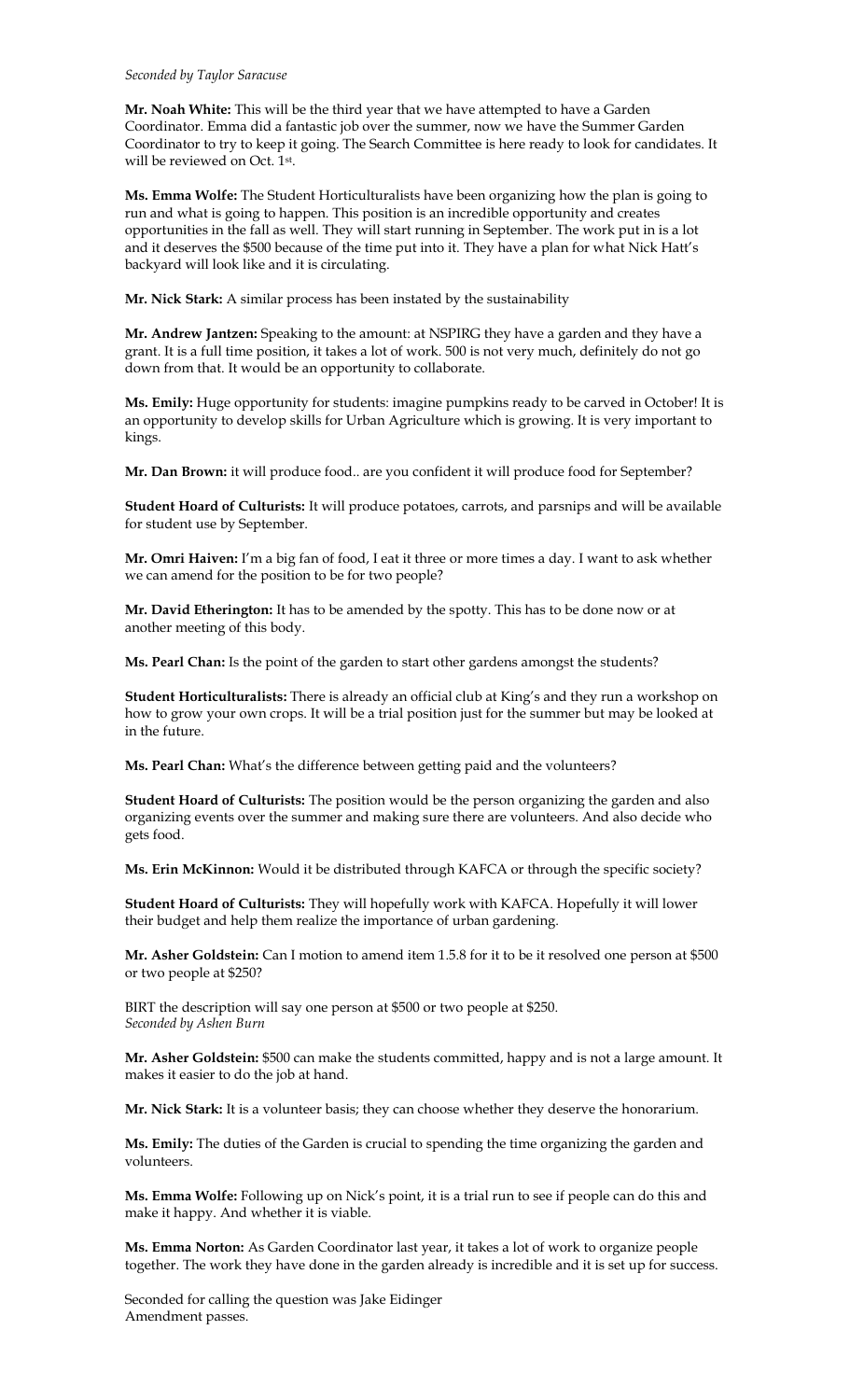**Ms. Kathleen Kelly:** Can you please speak more to the ideas of the summer events and how to get volunteers involved when most students go home for the summer?

**Ms. Emma Wolfe:** Our main resource is our Facebook group which currently has 75 people.

**Ms. Kathleen Kelly:** Do you have ideas for the summer?

**Ms. Emma Wolfe:** Students being involved would be involved to take some produce made in the summer. Tentatively suggested a Backyard Party. Edible flowers as well which could go to the Garden Party as a fresh flower salad.

**Ms. Anna Bishop:** Do you have other people/organizations you'll be able to collaborate with other than King's?

**Ms. Emma Wolfe:** The position will require the "no matter what" and that will cause them to seek other organizations.

Procedural motion – ACCIDENT.

**Mr. Taylor Saracuse:** Can anyone speak to pass objections as it why it has been struck down at past AGMs?

**Mr. Noah White:** At the Fall AGM, the honorarium was never approved for it.

**Mr. Nick Stark:** I want to be the last on the speakers list

Mr. Nick Stark moves to go to the informal nomination process. *Seconded by Judy booth.* 

**Mr. David Etherington:** Robert's rules are out the window, I'm in charge!!!!

**Mr. Dan Brown:** I nominate Emma Norton.

**Mr. David Etherington:** She cannot because she is graduating.

**Mr. Dan Brown:** Scratch that.

**Mr. Gabe Hoogers:** is there anyone who won't be applying that wants to be on the committee?

Emma Wolfe and Anika Roberts-Stahlbran and Lucy Dykhis were nominated.

**Ms. Emma Wolfe:** We have done a lot of work on this and are very well educated, so we feel we could find someone proper to fill the position.

**Ms. Anika Roberts-Stahlbran**: I don't have much to say, we've worked very hard and know the plans and hard work that will need to go into this search.

**Mr. Dan Brown:** Lucy would be good because she is a sustainability and King's student. She was a day student in FYP and felt isolated, so this would bring her in and get her involved. She is hard working.

Emma Wolfe and Anika Roberts-Stahlbran will be on the Search Committee and Lucy Dykhis will be an alternate.

Moved by Stefanie Bliss. *Seconded by Emily.* 

Emma Wolfe and Anika Roberts-Stahlbran abstain.

Motion is amended to have Emma Wolfe and Anika Robert-Stahlbran on the Search Committee and Lucy Dykhis will serve as an alternative.

Asher Goldstein calls a question. *Michaela Sam seconded this.* 

1.5.8 passes.

Return to 1.5.2

**Item 1.5.9**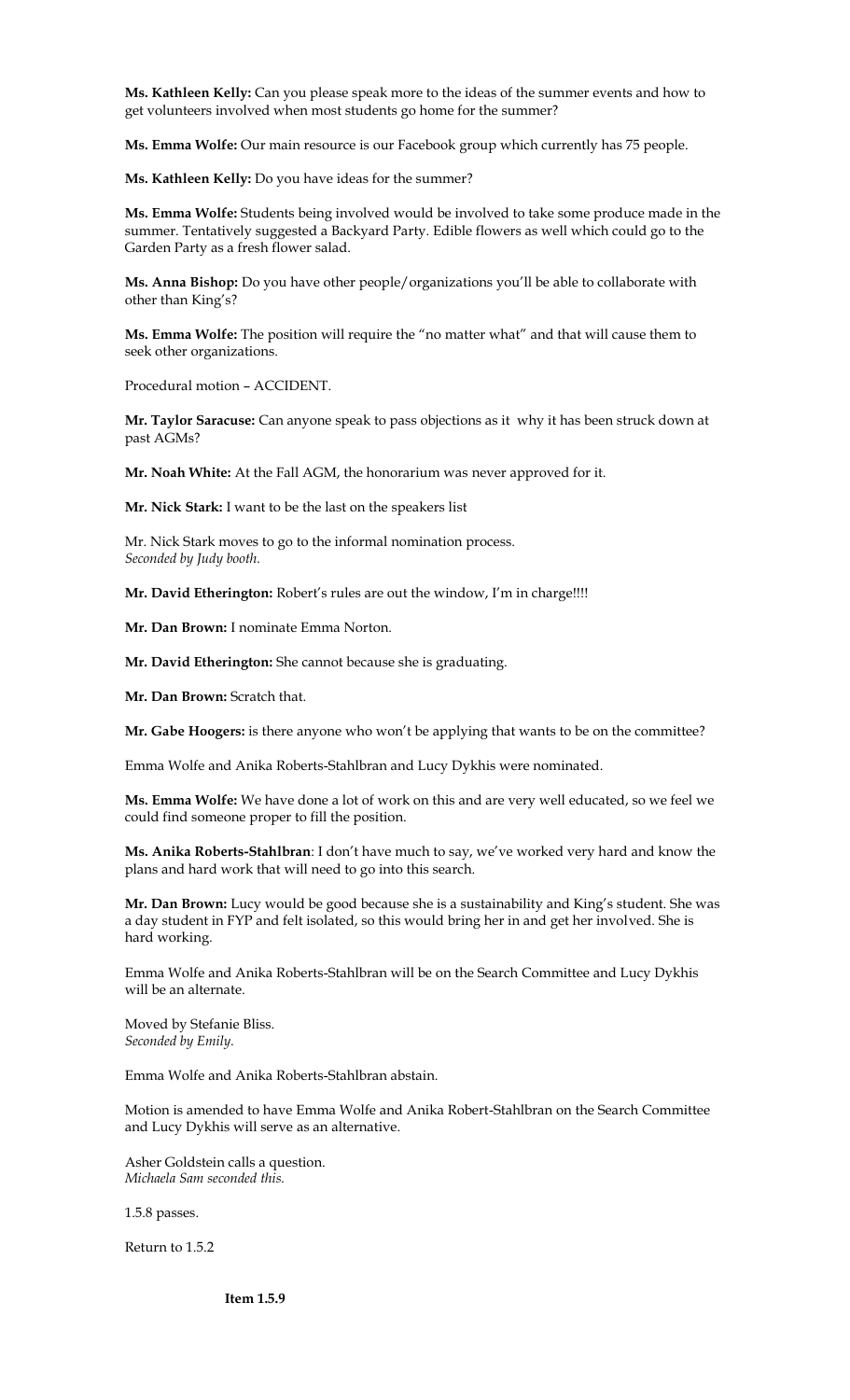BIRT \_\_\_\_\_\_\_\_\_\_\_\_\_\_\_\_, \_\_\_\_\_\_\_\_\_\_\_\_\_\_\_\_, \_\_\_\_\_\_\_\_\_\_\_\_\_\_\_\_, and \_\_\_\_\_\_\_\_\_\_\_\_\_\_\_\_ attend the 2012 CFS Semi-Annual General Meeting as representatives of the King's Students' Union (Local 11).

Moved by Mr. Nick Stark

# **Item 1.5.10**

BIRT the members-at-large on the Galley Board of Directors be:

a.<u>\_\_\_\_\_\_\_\_\_\_\_\_\_\_\_</u>  $b.$  $c.$ 

Moved by Mr. Nick Stark

# **Item 1.5.11**

BIRT the members-at-large for the Equity Affairs Committee for the 2012-13 academic year be:

| a.                                         |
|--------------------------------------------|
| $\mathbf{b}$ .                             |
| $\mathbf{C}$ , and the set of $\mathbf{C}$ |
| d.                                         |

Moved by Ms. Michaela Sam

### **Item 1.5.12**

BIRT the members at large for the Watch Publishing Board for the 2012-13 academic year

be:

| a. In the set of the set of the set of the set of the set of the set of the set of the set of the set of the s |  |  |
|----------------------------------------------------------------------------------------------------------------|--|--|
| $\mathbf{b}$ .                                                                                                 |  |  |
| $\mathbf{C}$ .                                                                                                 |  |  |

Moved by Mr. Quinn Harrington

#### **Item 1.5.13**

BIRT \_\_\_\_\_\_\_\_\_\_\_ be ratified as the member at large for the Racial Accessibility Committee for the 2012-13 academic year.

Moved by Mr. Nick Stark

# **Item 1.5.14**

BIRT \_\_\_\_\_\_\_\_ (male) and \_\_\_\_\_\_\_(female) be ratified as student representatives on the Sexual Harassment Hearing Committee for the 2012-13 academic year.

Moved by Mr. Nick Stark

#### **Item 1.5.15**

BIRT \_\_\_\_\_\_\_\_\_\_ be ratified as the student representative on the Racial Equity Board.

Moved by Mr. Nick Stark

# **Item 1.5.16**

BIRT \_\_\_\_\_\_\_\_ be ratified as the King's Students' representative for the Board of Appeal and Discipline.

Moved by Mr. Nick Stark

#### 6 **New Items**

Items from the floor are welcome at this time.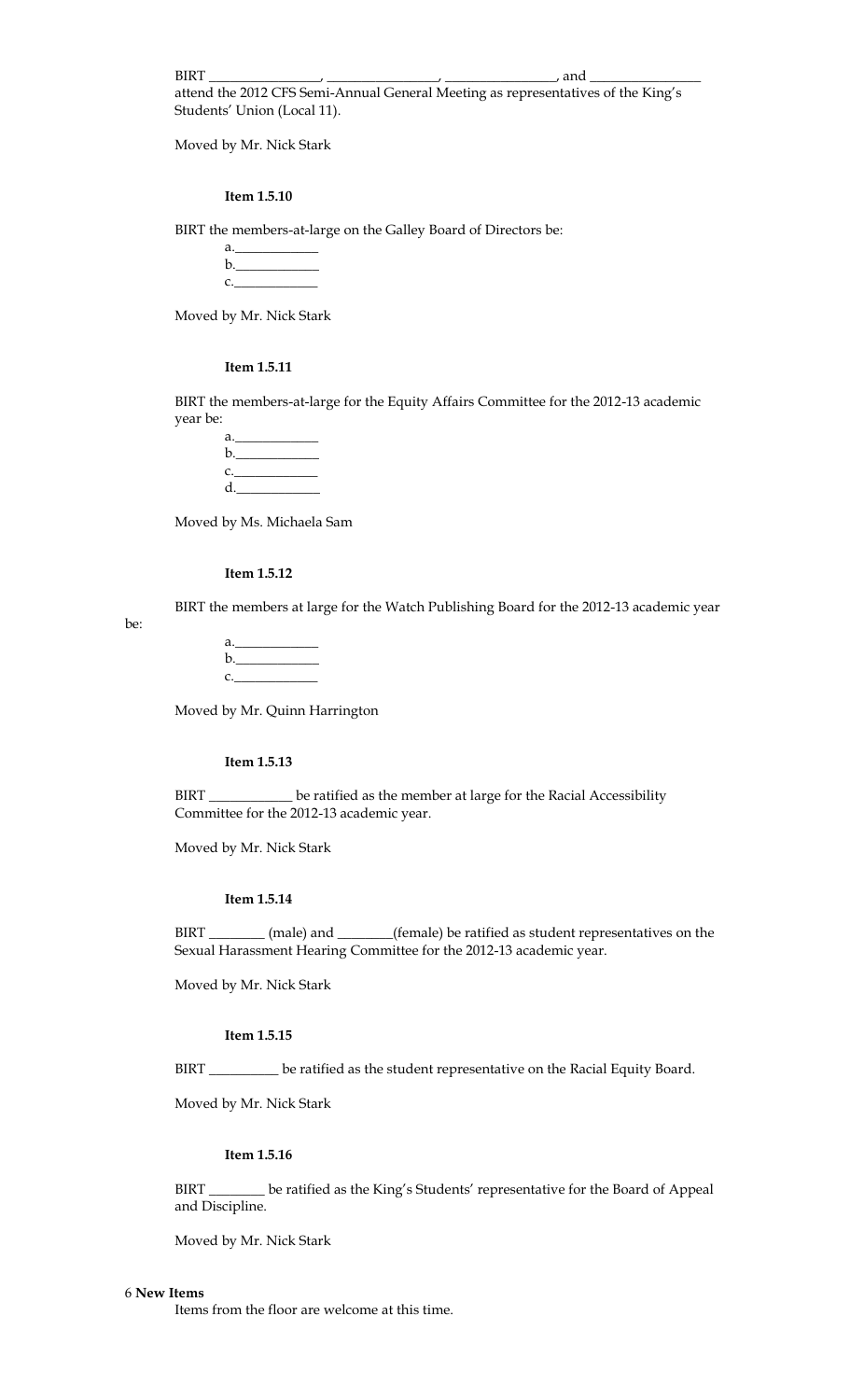### 7 **Discussion**

1.7.1 Yearbook Editor and Events Coordinator

### 8 **Announcements**

9 **Next Meeting:** Council Meeting, April 1st 2012

# 9 **Adjournment**

*Adjourned at 8:53PM*



Report of the President March  $29<sup>th</sup>$ , 2012

#### Dear students,

For the past two weeks, I have had the honour of serving as the President of the KSU. It has been a busy time, as there has been plenty to catch up with and lots to organize as the year comes to an end. Union Hired Positions need, well, to be hired, there are administrators to meet with, and this glorious meeting has had to be arranged. Not that I'm complaining – in fact, these past two weeks have been the most exciting of the year.

\_\_\_\_\_\_\_\_\_\_\_\_\_\_\_\_\_\_\_\_\_\_\_\_\_\_\_\_\_\_\_\_\_\_\_\_\_\_\_\_\_\_\_\_\_\_\_

First, there was the excellent changeover I've received from our former President Gabe Hoogers. Gabe has edited a 50-page changeover guide to keep me on track, and I haven't hesitated to pester him when need be. For this, I thank him.

Then there was the matter of putting together meetings with the administration. So far I have met twice with both President Leavitt and Vice-President Kierans, and have been in constant contact with Dean Hatt and Advancement Director Adrianne Abotte, You'll be hearing soon about the university budget, which President Leavitt has expressed interest in discussing with the student body. This will be an opportunity for students to make our needs clear. I'll take this feedback to the next Board of Governors meeting, which will be taking place in May.

Apart from these matters, life has been full of the day-to-day tasks inherent in running a student's union. The Galley is sailing smoothly, we'll soon have our employees hired, and springtime is upon us. I am sad to have to say goodbye to some familiar faces, but I know that with their contributions, the community that will welcome our new frosh is stronger than ever.

Until then, I remain faithfully yours,

Nick Stark



Report of the Vice President (Student Life) March  $29<sup>th</sup>$ , 2012

So, my term has begun in a fairly smooth fashion, thanks to a fantastic changeover by Anna Dubinski, and there is a whole lot that is coming up very quickly I'm trying to take care of. Most importantly for right now is the upcoming KSU AWARDS NIGHT, HOORAY. I've just talked to the registrars office again a few minutes ago and they told me they will be sending out the call for K-points and for award nominations right now. There will be food, drinks and music for everybody.

\_\_\_\_\_\_\_\_\_\_\_\_\_\_\_\_\_\_\_\_\_\_\_\_\_\_\_\_\_\_\_\_\_\_\_\_\_\_\_\_\_\_\_\_\_\_\_

We're going to be making some tentative changes to UHP positions as well which will take up a big chunk of our next council and that we'll be discussing later. One of my biggest priorities in the next little while is going to be hiring the new Frosh Coordinators and changing around that position a little bit, mainly in relation to financial matters and the duties outlined in their contracts.

I have been to a few meetings regarding the Co Curricular Record (CCR) as well. For those of you who haven't heard of it yet, it is a record of students extra curricular activities that they may register for online. It may then be included on their resume as part of their university transcript. This is a new service provided by Dalhousie that is being implemented at Kings right now. You'll be hearing a fair bit more about it in the coming weeks, but mainly in the new school year.

In general, things are going well and there are some changes to come. As of right now I'm mostly working on establishing a solid understanding of responsibilities as a new executive member.

All the best,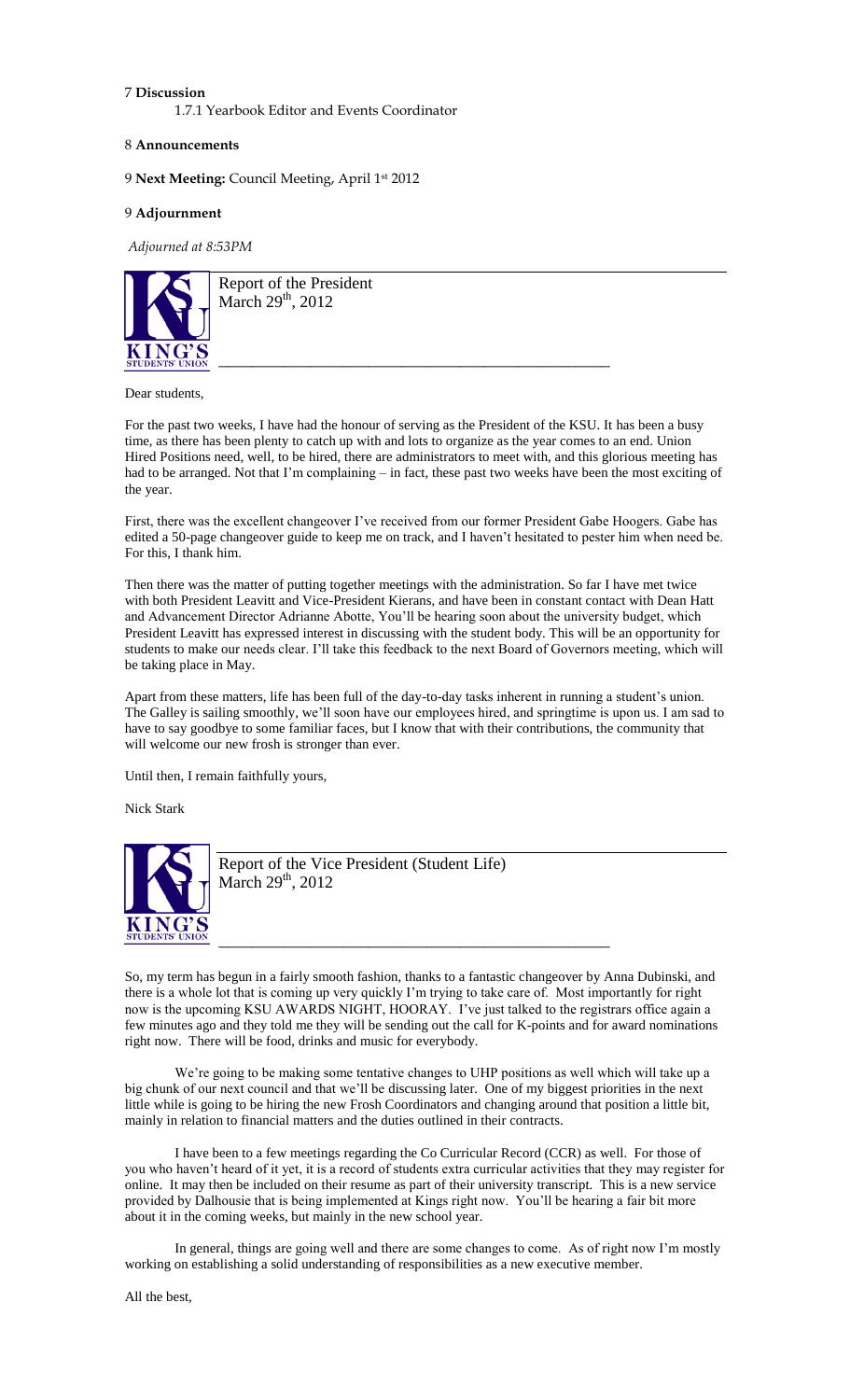

Report of the Vice President (Financial) March  $29<sup>th</sup>$ , 2012

Moving into the next year at King's, I've worked with the exec. and general body to develop strategies to grow the Union and streamline its processes. This is reflected in the budget due to be presented later in the meeting; we have reorganized a large number of hired positions, changed our method of general events funding, and with large Unionfunded bodies to help them become more autonomous and self-sufficient.

\_\_\_\_\_\_\_\_\_\_\_\_\_\_\_\_\_\_\_\_\_\_\_\_\_\_\_\_\_\_\_\_\_\_\_\_\_\_\_\_\_\_\_\_\_\_\_

The GM is a time for discussion, and I hope to hear your voices throughout the event, especially with regard to the budget. It's important to remember that this budget is only a tentative one, and must be finalized in the fall. As such, there is ample time for people to bring up new ideas and projects that they would like to see their Union undertake, and make space in the funding for them.

I'd like to take a moment to recognize the efforts of Nicholas Gall, our outgoing VP Financial. His hard work formed the backbone of this budget, and I owe him a beer or five for leaving me with a turn-key position. The Union is sailing smoothly towards the end of the fiscal year, with money to spare. Also of note are the efforts made by the Student Horticultural Society, in their quest for the creation of a Summer Garden Coordinator UHP. From what I've heard, this will be money well spent.

I'll leave describing the technical details to the budget motion, so this wraps up my report. Enjoy the meeting, and be sure to make your voice heard.

Quinn Harrington VP Financial



Report of the Vice President (External) March  $29<sup>th</sup>$ , 2012

# Hello Students,

Welcome to the fall general meeting. With a new executive and a new union service, the canteen, this year is poised to be one in which our union strengthens and expands its capacity to serve students needs and advocate on their behalf.

\_\_\_\_\_\_\_\_\_\_\_\_\_\_\_\_\_\_\_\_\_\_\_\_\_\_\_\_\_\_\_\_\_\_\_\_\_\_\_\_\_\_\_\_\_\_\_

# **Action on Student debt**

The students' union has been actively pursuing the goal of reducing tuition fees and dropping debt by taking a variety of approaches.

First, our letter writing campaign, a few weeks ago, targeted individual Members of the legislative assembly. Pairing students up with MLAs and writing them personalized letters that spoke to why students are fed up with politicians inaction on our debt crisis.

The members of the Executive of the Nova Scotia CFS met with MLA Howard Epstein, a sympathetic politician, to gain an understanding of our governments view on education issues. Among the issues we advocated for were more upfront grants for students, less money wasted on tax credits for professionals and, of course, a higher level of funding to Post-Secondary institutions, particularly NSCAD.

As many of you will remember, our Poutine party took place last week on a glorious Thursday afternoon. The purpose of the event was to demonstrate solidarity with Quebec students who are currently on strike. We are planning to hold a follow up event late next week. Look forward to a more expansive discussion of the issue.

### **NSPIRG Transition Committee**

Pertinent to any King's student with the result of this past referendum, the NSPIRG transition committee continues to meet and discuss how King's can best be served by NSPIRG. If you are interested in the committee please contact me at **evp@ksu.ca** 

### **Women's Center Contact**

We are currently in the process of renewing and bolstering our ties with the Women's center. The General meeting will be happening this Sunday @ 6pm.

# **Boys Club**

The Boys club, a group detailed in the most recent issue of the Watch will be having its next meeting on Wednesday at 7pm at the Dalhousie Women's center

Omri Haiven

![](_page_9_Picture_24.jpeg)